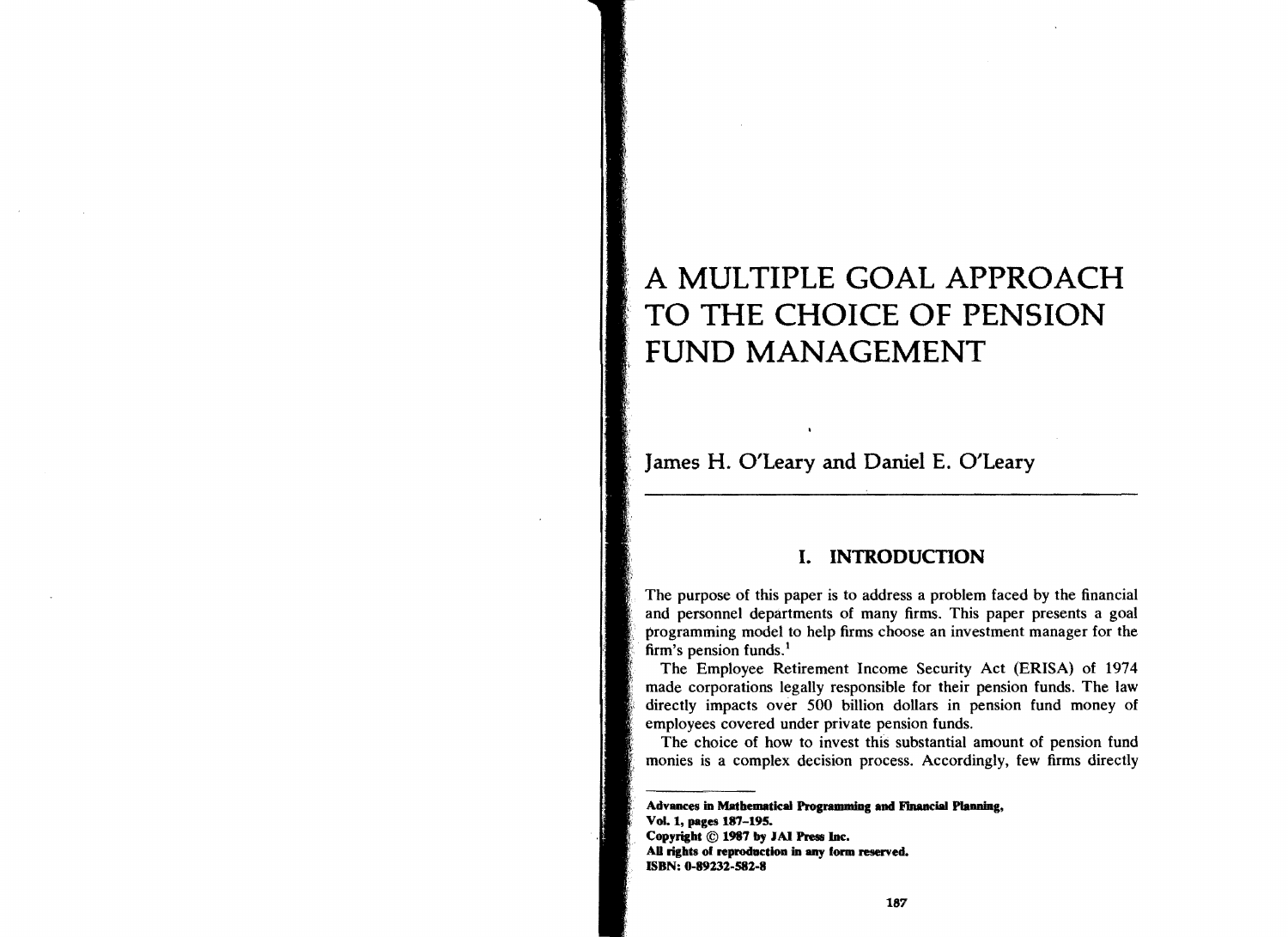manage their own funds. Instead, many firms turn to investment managers. The choice of the investment manager is a complex decision that must reflect multiple goals. These goals may include choosing a firm that has a high return on investment history over the last year, choosing a firm that will invest only in "blue chip" stocks, or choosing a firm in close proximity.

This first section has briefly reviewed the problem of selecting pension fund managers. Section II reviews the previous research in pension fund choice models. Section III develops the goals and constraints of pension fund management. Section IV summarizes the goal programming model. Section V discusses the support and use of the model.

# **II. PREVIOUS RESEARCH**

#### A. Models of Pension Fund Management

There have been few models developed to aid in the choice of a pension fund manager. A survey by Lin [7] revealed no goal programming models dealing with pension fund management or the choice of pension fund policies.

A closely related topic is how individual pension fund managers choose their investments. Farrell [4, 5] describes the investment strategy of a large pension fund management firm. Ahlers [1] discusses an information system used by a large bank to aid the pension fund manager in the choice of investments.

# B. Goal Programming

Goal programming (GP) is an extension of mathematical programming that enables the user to develop models that more readily meet the varied demands of the user. GP provides the ability to model multiple objectives. It is often an attempt by the user to extend linear programming models to include more realistic objectives. GP aIlows an objective function that is composed of nonhomogeneous units of measure. An example of this technique is available in Burbridge, Koch, and Lawrence [2]. A general survey is available in Charnes and Cooper [3].

# **III. GOALS AND CONSTRAINTS OF PENSION FUND MANAGEMENT**

The choice of a pension fund manager is made based on a set of multiple goals. These goals derive from four fundamental areas:

Return on Investment Cost of the Manager Security of the Investment Investment Strategy of the Manager

#### A. Return on Investment

Generally, the firm and the employees would prefer an investment manager who can provide a larger return on investment. However, there are multiple measures of return on investment. Generally, investment managers provide statistics that reflect the gross return on investment. This is a measure of the rate of return of the portfolio, excluding the cost of the investment manager. However, this measure is, in part, a function of the market and not just the investment manager. An alternative is the ranking of the investment manager relative to other managers.

A third measure of return is the volatility of the returns. Firms normally desire their pension funds to provide low volatility of returns to ensure an ability to meet pension fund requirements. However, there is the classic risk (volatility) return trade-off.

Each of these goals can be based on information over the preceding one, two, ... , ten years. In the model developed below, we have chosen to use a time frame of one, three, and five years.

#### B. Cost of the Manager

The cost of the manager is an important concern to the firm. In general, all other things equal, the firm would prefer an investment manager whose services were less expensive than other investment managers.

Investment managers' fees normally consist of two components. There is usually a fixed charge for each year and a variable charge based on the amount of the investment. Thus the firm wishes to minimize the sum of these costs.

#### C. Security of the Investment

The security of the pension fund is of utmost importance. Security reflects the assurance of continuity of investment and conformance with the firm's investment objectives.

It is difficult to measure security. This paper uses two approaches to operationalize this concept. First, a subjective measure of security can be made by giving each firm a "security number" between 1 and 8, with 8 being the most secure. Second, geographical proximity may lead to a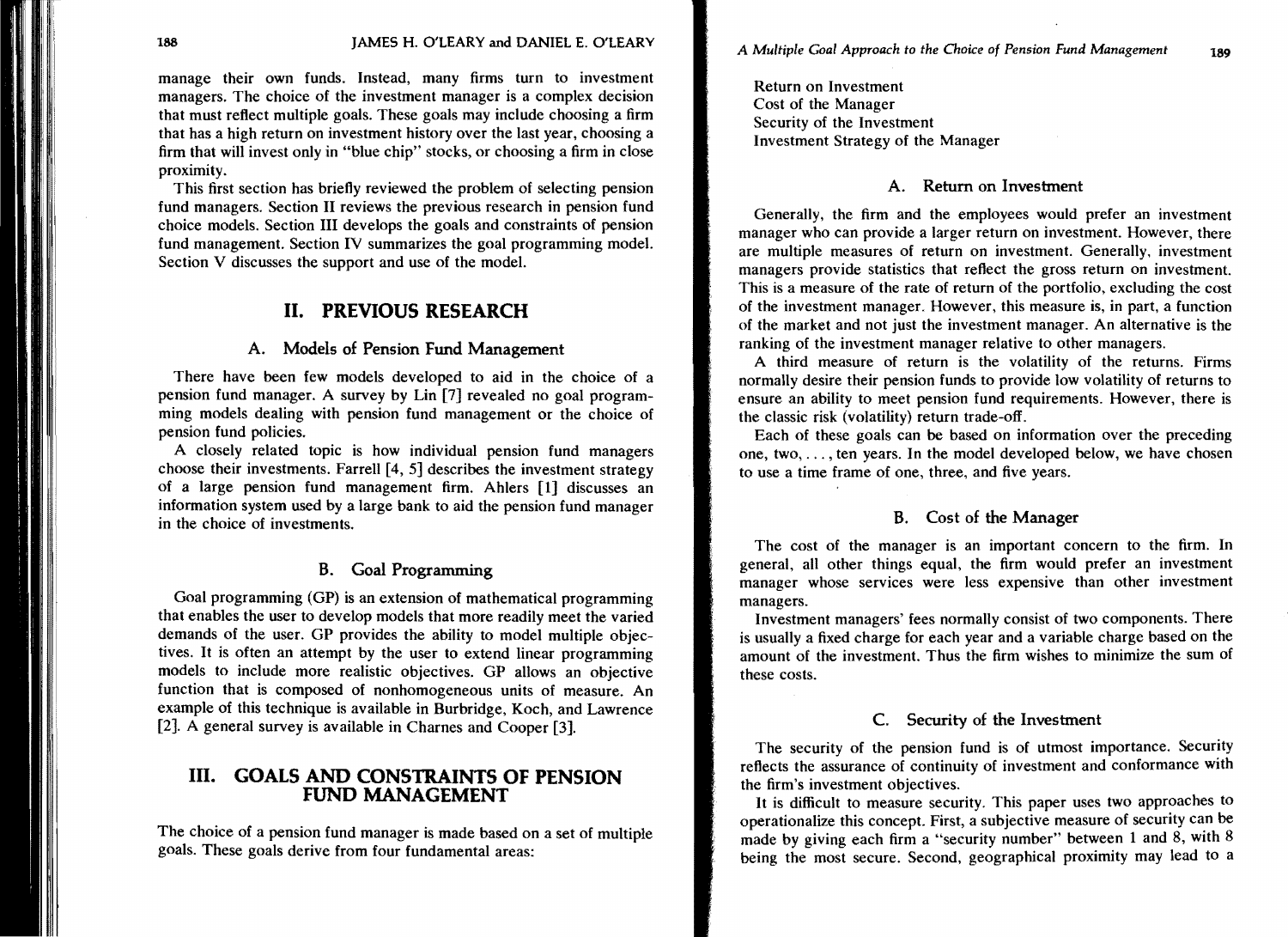greater control over the investment. As a result, the geographic closeness of the firm may provide a feeling of security. However, proximity may lead to a disfunctional choice of investment managers, since it may be important to choose a firm in one of the major geographic capital markets, e.g., New York.

#### D. Investment Strategy of the Manager

Investment strategies proposed by individual investment firms are highly variant. Investment strategies can include the used of common stock, real estate, futures markets, options, bonds, guaranteed insurance contracts, and international investments.

The investment strategy of the firm chosen can be evaluated in two primary ways. First, a subjective measure of the strategy can be developed as was done with security. Second, a goal can be established based on a minimizing the deviation from a desired level of investment in fixed income securities. This goal is not pursued in this paper.

# E. Constraints on the Choice of Pension Fund Management

The user can implement an implicit constraint on the choice of pension fund management by not including a firm in database supporting the model. The user may wish to make additional explicit constraints by, e.g., allowing only a portion of the firm's yearly pension fund investment to go to a given investment manager or requiring a minimum amount go to particular investment managers.

# IV. **MODEL**

The model developed in this paper is a fixed charge model (analogous to, e.g., the warehouse selection model, [6]). The discussion of the model lists the parameters and variables and a description of their meaning. Then the discussion focuses on formalizing the objectives and constraints.

# A. Subscripts, Parameters, Goals, and Variables

- 1. *Subscripts*
- firm offering the investment management,  $i = 1, \ldots, n$ , i
- type of investment strategy,
- $\mathbf{t}$ year *t;* equals 1, 3, or 5.

#### *2. Parameters*

- Port total amount of the portfolio to be invested,<br> $B_{ii}$  minimum investment for which a fixed fee is
	- minimum investment for which a fixed fee is charged.
- $L_{ij}$  lower bound of investment allowed in firm *i* of type *j*,<br> $U_{ii}$  upper bound of investment allowed in firm *i* of type *i*
- $U_{ij}$  upper bound of investment allowed in firm *i* of type *j*,<br> $P_{ii}$  percent rate of return from firm *i* of type *i* based on a
- $P_{ijt}$  percent rate of return from firm *i* of type *j* based on assumption of *t,*
- R<sub>it</sub> ranking of rate of return of firm *i* of type *j* based on assumption of *t,*
- $V_{ii}$  volatility measure of the rate of return of firm *i* of type *i* based on assumption of *t,*
- $C_{ii}$  cost per dollar of investment of investing with firm *i* with strategy of type j,
- $F_i$  fixed cost of investing with firm *i*,<br> $S_i$  security of having firm *i* as investi
- $S_i$  security of having firm *i* as investment manager,<br> $D_i$  proximity of investment manager *i* from the firm
	- proximity of investment manager *i* from the firm,
- *Iij* investment strategy congruence of investing with firm *i* and strategy j,

#### *3. Goals*

- $G_i$  goal *i*,  $i = 1, 2, ..., 6$ ,<br> $G_i^-$  the amount by which
- the amount by which goal  $i$  is underachieved,
- $G_i^+$  the amount by which goal *i* is overachieved,
- P return on investment goal,  $P > P_{ijt}$ , for all *i, j, t, R* ranking goal,  $R \le R_{ijt}$ , for all *i, i, t*,
- *R* ranking goal,  $R \leq R_{ijt}$ , for all *i*, *j*, *t*,
- *V* volatility goal,  $V \le V_{ijt}$ , for all *i, j, t, S* security goal  $S > S$ , for all *i*, *i*,
- S security goal,  $S \geq S_i$ , for all *i*, *j*, *t*.

#### *4. Variables*

- $w_{ij}$  fraction of portfolio invested with firm *i* of type  $j \ge 0$ ,
- $x_{ij}$  total amount of portfolio (Port) times  $w_{ii}$ ,
- $y_{ij}$  = 1 if  $w_{ij} > 0$  for some  $j$ ; = 0 if  $w_{ii} = 0$  for all j.

#### B. Goal Constraints

Associated with each of the goals in a goal programming model is a goal constraint. The purpose of the constraint is to summarize in a single variable the measurement of each goal.

#### 1. *Return on Investment*

The return on investment goals are based on using the model, given that a value has been established for *t.* As discussed above, it is assumed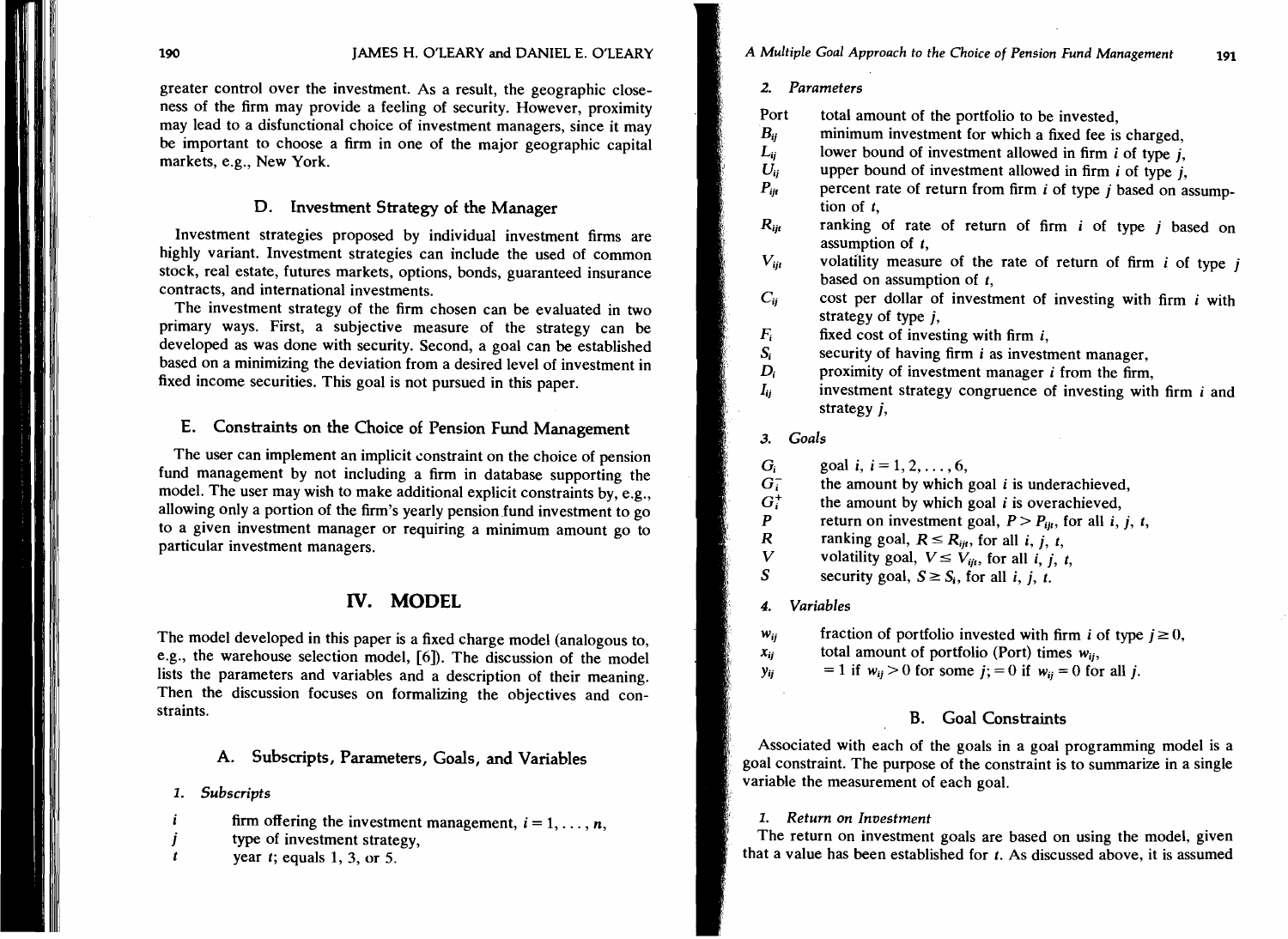that *t* is either 1, 3, or 5 years. There are three goals related to return on investment.

The first goal is maximizing the rate of return on investment. Alternatively, the goal is to minimize the amount by which we underachieve the profit goal. That is, minimize  $G_1$ , where

$$
G_1^- = P - \sum_{ij} P_{ijt} \times w_{ij}
$$

The second goal is to maximize the ranking of the investment manager's rate of return. This goal can be formulated to minimize  $G_2^+$ . where

$$
G_2^+ = \sum_{ij} \left( \frac{\text{Port} \times R_{ijt}}{n} \right) \times y_{ij} - R \times \text{Port}
$$

The third goal is to minimize the volatility of the rate of return of the investment manager. This goal assumes a volatility measure that is additive. This paper assumes a volatility measure based on the standard deviation. This goal can be formulated to minimize  $G_3^+$ 

$$
G_3^+ = \sum_{ij} \left(\frac{V_{ijt}}{n^2}\right) \times y_{ij} - V
$$

#### *2. Cost of the Manager*

The goal on the cost of the manager is to minimize the variable and fixed costs associated with the investment manager. This goal can be formulated as follows

$$
G_4 = \sum_{ij} C_{ij} (x_{ij} - B_{ij}) + \sum_i F_i \times y_i
$$

#### *3. Security* of *the Investment*

The security of the investment can be measured using two goals. The first goal uses a subjective measure of security offered by the investment manager. This goal can be formulated by minimizing the variance from a security measure goal as follows

$$
G_5^- = \sum_i \text{Port} \times S - \left(\frac{\text{Port} \times S_i}{n}\right) \times y_i
$$

The second goal uses a proximity measure as the basis for the security of the investment. In particular, this security goal can be expressed as minimizing  $G_6$ , where

$$
G_6=\sum_i D_i\times y_i
$$

# 192 193 JAMES H. O'LEARY and DANIEL E. O'LEARY A *Multiple Goal Approach* to *the Choice* of *Pension Fund Management*

#### 4. *Investment Strategy*

No goals have been included to reflect the investment strategy; however, this goal can be measured in a manner similar to the other goals.

#### C. Objective Function

The objective function will reflect each of the goals discussed above. Associated with each objective is a weighting factor  $P_i$  that reflects the importance of each goal to the firm. The objective function takes the following form:

Min 
$$
z = P_1 \times G_1^+ + P_2 \times G_2^+ + P_3 \times G_3^+ + P_4 \times G_4 + P_5 \times G_5^+ + P_6 \times G_6
$$

#### D. Model Constraints

In addition to the objective function and the goal constraints, the model has a number of feasibility constraints. If the user has any additional constraints on the choice of investment managers, then those constraints can also be added.

Constraints (1) and (2) ensure that the fractions of the portfolio distributed to the investment firms equal one. Constraints (3) and (4) imply that the sum of the fractions are a lower bound on the variable denoting that a firm is chosen  $(y_i)$ . Constraints (5) and (6) indicate that the total portfolio times the portion of the portfolio allocated to an investment firm gives the amount that must lie within prespecified bounds.

(1) 
$$
\sum_{ij} w_{ij} = 1
$$
  
\n(2) 
$$
1 \ge w_{ij} \ge 0
$$
  
\n(3) 
$$
y_i \ge \sum_{ij} w_{ij} \ge 0
$$
  
\n(4) 
$$
y_i = 0 \text{ or } 1
$$
  
\n(5) 
$$
x_{ij} = \text{Port} \times w_{ij}
$$
  
\n(6) 
$$
L_{ij} \le x_{ij} \le U_{ij}
$$

# **v. SUPPORT AND USE OF THE MODEL**

The previous sections developed and defined a model for the choice of pension fund managers. The model was developed so that the user could